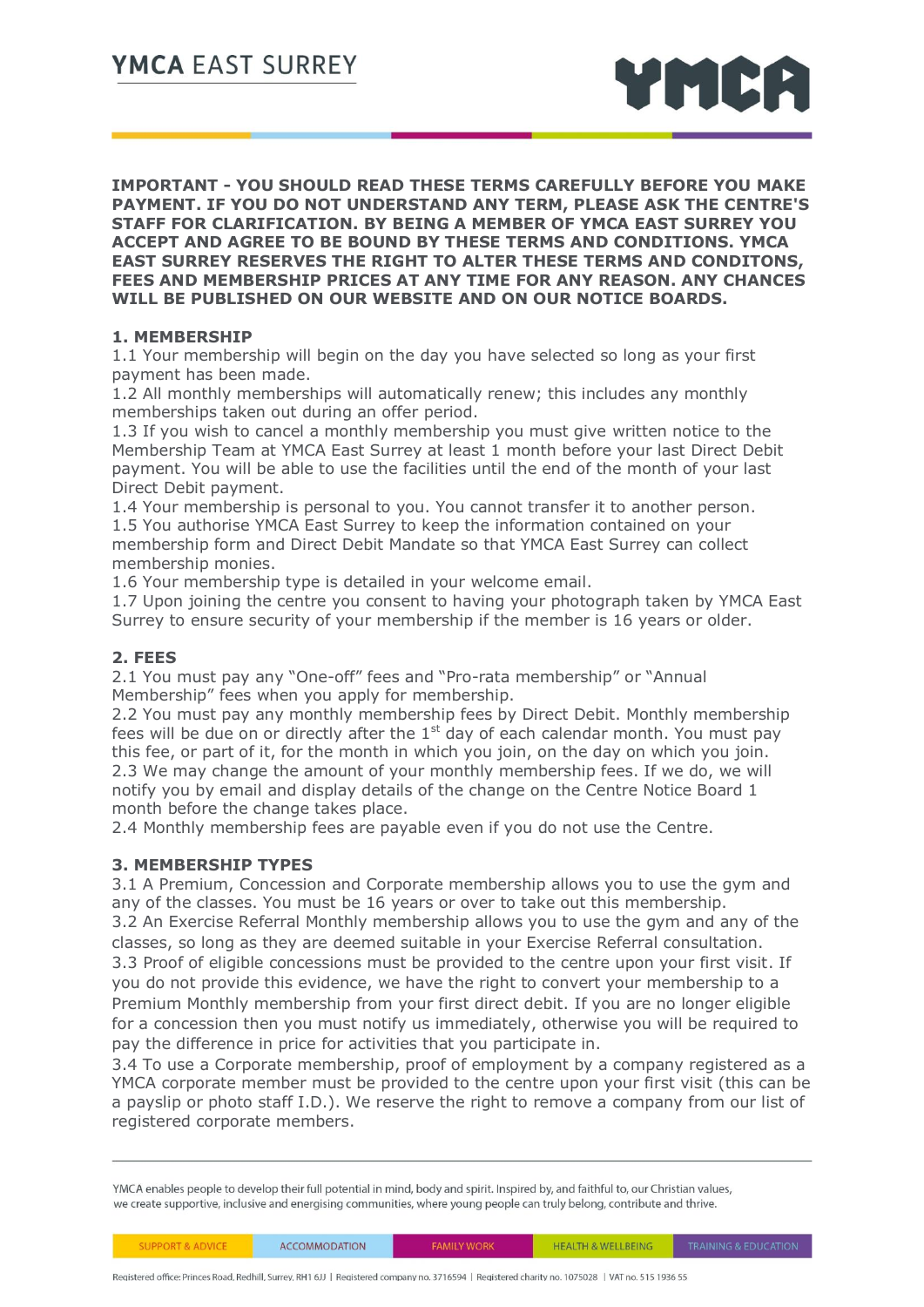

3.5 Teen Fit membership is for ages 13-15 years inclusive. A Teen Fit course must be completed before taking out a Teen Fit membership. You can use the gym any time of day but are not allowed to use the free weights area.

#### **4. FACILITIES**

4.1 You are entitled to use the facilities available to your membership type. 4.2 You may have to pay additional charges to use certain facilities at the Centre. You can get a list of these charges from the Centre Reception. We can change these charges at any time.

# **5. OUR LIABILITY TO YOU**

5.1 YMCA East Surrey and its subcontractors are not liable for any loss, damage or theft of any of your property that you bring onto our premises, even those which may be left in the lockers provided.

## **6. SUSPENSION OF MEMBERSHIP**

6.1 In exceptional circumstances, you can ask us to suspend your membership due to medical reasons. However, whether we agree will be our decision. You should apply in writing to the Membership Team.

## **7. CANCELLING YOUR MEMBERSHIP**

7.1 We can cancel your membership immediately if:

7.1.1 You commit a serious or repeated breach of this Agreement or the YMCA East Surrey Users Code of Conduct and, if that breach is capable of being remedied, it is not remedied within 7 days;

7.1.2 In our reasonable opinion your behaviour is likely to endanger either our members, their guests or staff or adversely affect the Centre or our reputation;

7.2 If any amounts you owe us remain unpaid 30 days after the due date; or

7.3 If you provide us with details you know to be false when applying for membership and those details reasonably affected our decision to grant you membership.

7.4 If we cancel your membership, we will not refund your start-up fee or membership fees.

7.5 We can prevent you entering the Centre if we have cancelled or agreed to suspend your membership.

7.6 If you cancel your membership, we will not refund any membership fee paid in advance which relates to a period after cancellation.

7.7 If you cancel your membership and join at a later date then you will be subject to paying a Start-up fee.

#### **8. GYM USE**

8.1 If you wish to use the gym you must complete an induction and a Health Questionnaire. In the Health Questionnaire you must declare that to the best of your knowledge, the information provided is complete and accurate. We may require you to seek advice from your doctor before using the gym.

8.2 You must disclose to YMCA East Surrey if you know of any reason why you should not take part in any prescribed exercise programme. If you choose to deviate from any prescribed exercise programme in any way, you do so at your own risk.

8.3 You will be responsible for monitoring your own physical condition throughout any exercise in the gym. In the event of any unusual symptoms occurring, the member should inform a member of staff immediately or raise the alarm.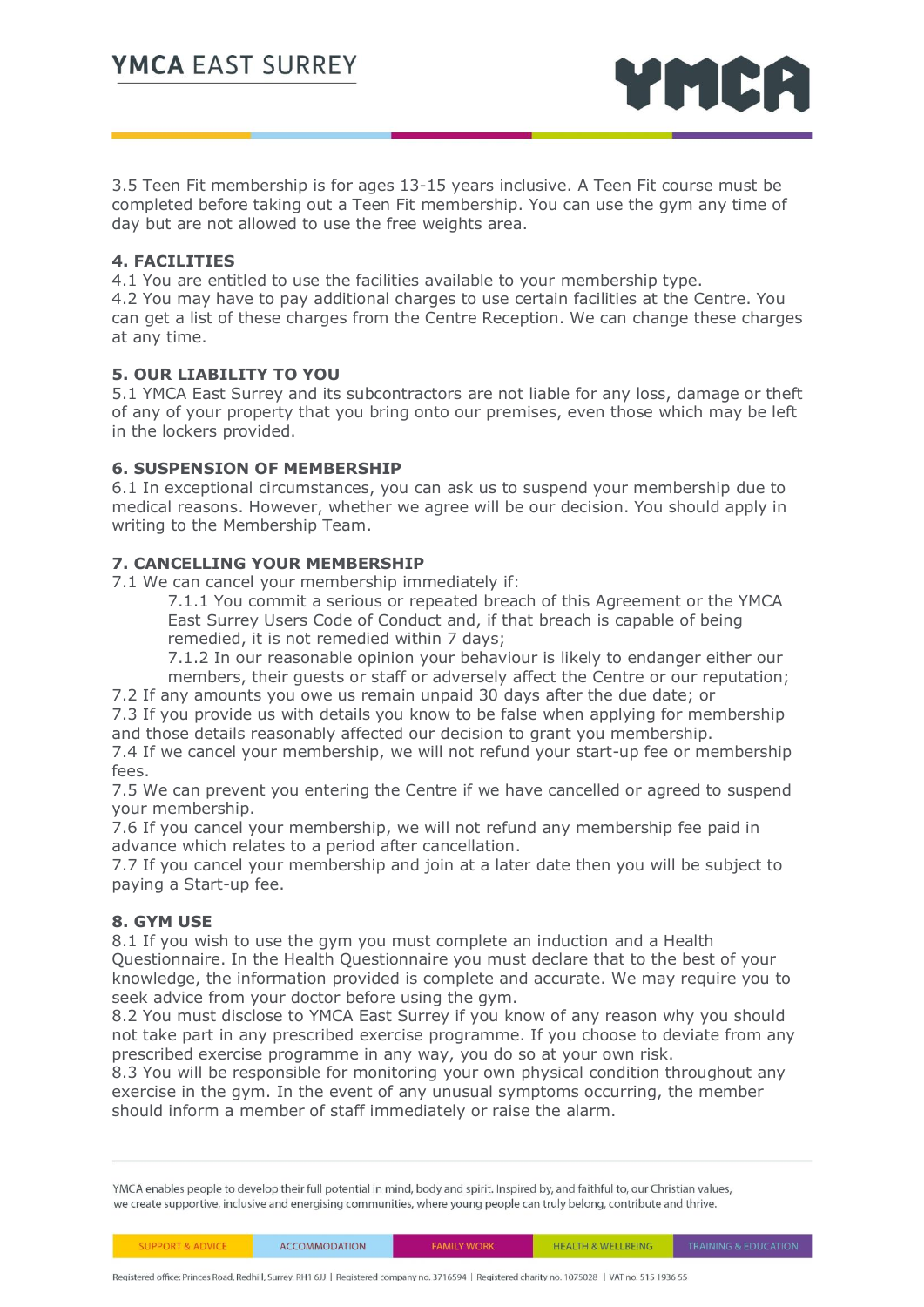

8.4 A Fitness Advisor must be consulted before using any new piece of fitness equipment.

8.5 We reserve the right to close certain areas from time to time at our discretion.

# **9. GROUP FITNESS CLASSES**

9.1 Class timetables and instructors are subject to change from time to time without notice.

9.2 In order to avoid disturbing classes and avoid injury, members are requested to arrive in good time; we do operate a lateness policy which will prevent anyone arriving after the class start time.

9.3 Where, in the opinion of an instructor, a class is overcrowded, the instructor may restrict the number of attendees at that class.

9.4 You must be 16 years or over to participate in any of our adult classes.

9.5 Members can book 7 days in advance via the YMCA East Surrey app or in person at the YMCA Sports and Community Centre, Redhill.

9.6 Pay As You Go members must pay for classes at the time of booking. This can be done through the app or in person.

*The following are for mainstream classes only. Not Exercise Referral or Disability Sport sessions.* 9.7 If you can no longer attend the class, please cancel with as much notice as possible but more than an hour before – this will allow other people to take part in the class.

9.8 Members who book classes for 'free'/ $E0.00$  can cancel bookings via the app. 9.9 Pay as You Go members cannot cancel via the app at this time. To cancel your booking, please call reception on 01737 779979 or visit us in person at the centre. 9.10 Pay As You Go members will not receive a refund for being late or not turning up for a class.

9.11 We now run a 3 strike system. The reception team will look at each class and put a strike on the accounts of those that didn't turn up. If the person gets a second strike, reception will email them with a final warning. If the person gets a third strike, reception will lock their app account. They will still be able to attend classes but will no longer be able to book in advance via the app. The member can then request to have their account unlocked after 1 month but this will be at the Fitness Managers discretion.

# **10. YMCA EAST SURREY USERS CODE OF CONDUCT**

10.1 You must comply with the YMCA East Surrey Users Code of Conduct, which form part of this Agreement

10.2 We may change the YMCA East Surrey Users Code of Conduct at any time. We will post notice of any changes on the Centre Notice Board.

# **11. CHANGING THIS AGREEMENT**

11.1 We can change this Agreement at any time. We will post any changes on our website and Centre Notice boards at least 2 months in advance.

# **12. DEFINITIONS**

12.1 "You" the member

12.2 "We and us" YMCA East Surrey

12.3 " YMCA East Surrey Users Code of Conduct " the rules and regulations attached to this agreement

12.4 "Agreement" your application online, Direct Debit Mandate, these terms and conditions of membership and the YMCA East Surrey Users Code of Conduct.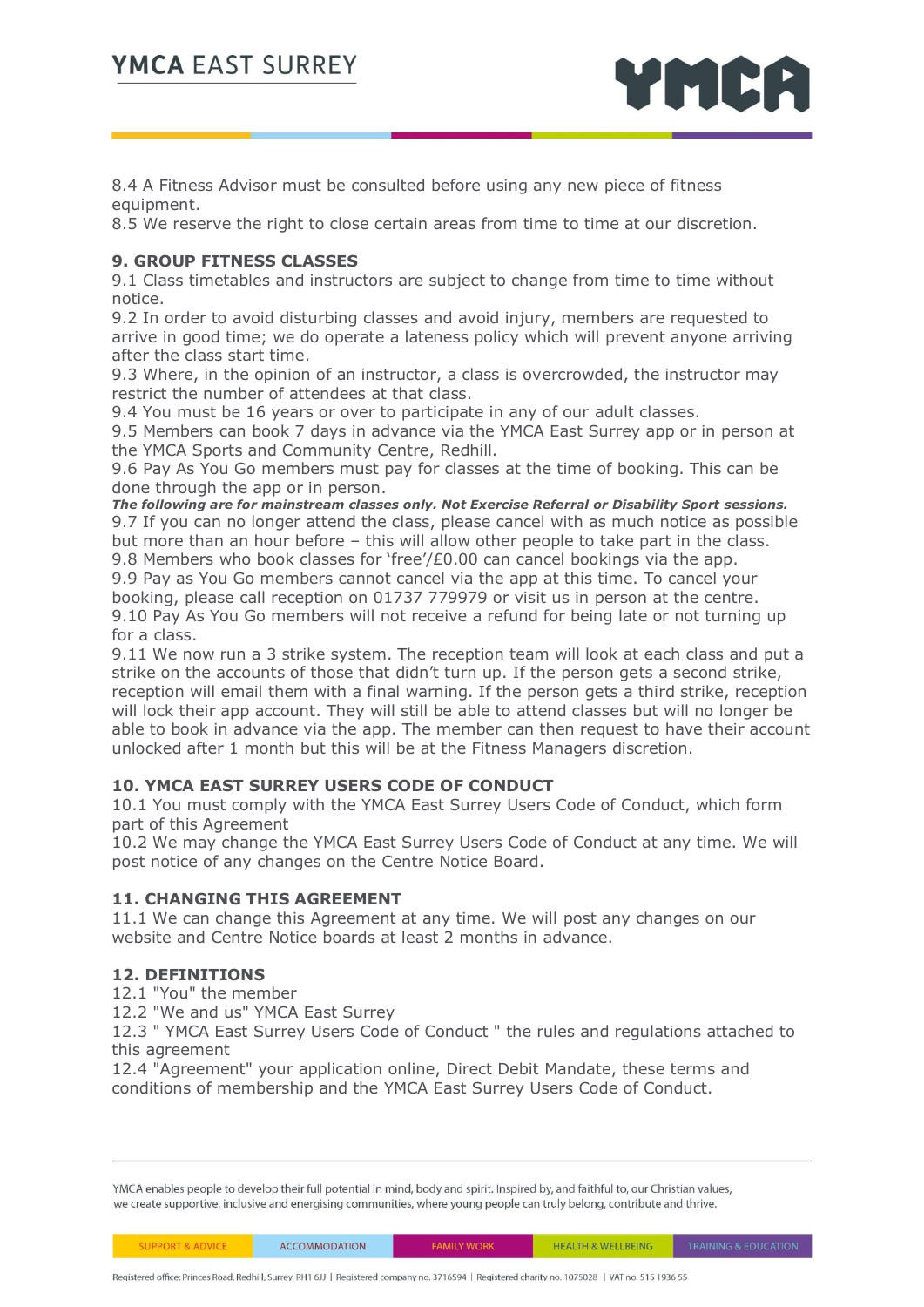

# **13. FACILITIES**

13.1 You must not take part in any physical activity for which you may not be fit. You are responsible for monitoring your own condition during any activity. If you have any concern about your physical condition you must stop activity and consult your doctor without delay.

13.2 You may not take part in any physical activity whilst under the influence of alcohol or tranquillisers. If you have high or low blood pressure, heart disease and/or diabetes you should consult your doctor prior to using a centre.

13.3 We may change the Centre's opening times or withdraw any of the facilities at any time if we need them for tournaments, exhibitions or other activities, or in connection with any repair, alteration or maintenance work, or for any other reason. We will display notices of any minor changes on the Centre Notice Board and our website. If we plan to make any significant change to opening hours or facilities, we will send you an email and display details on the Centre Notice Board at least 1 month before any such change takes place.

## **14.MEMBERSHIP CARDS**

14.1. We will give you a membership card, which you must use each time you enter the Centre or use the facilities. If another person uses your card, we can cancel your membership.

14.2. If you lose or break your membership card, a fee will be charged for a replacement.

## **15. CONDUCT**

15.1 We can prevent anyone entering the Centre if we think their conduct or appearance is inappropriate.

15.2 You must show consideration for other people at the Centre.

#### **16. JUNIOR MEMBERS AND CHILDREN**

16.1 If you are under 16 years of age your parent or guardian must sign this Agreement on your behalf. By signing this Agreement, your parent or guardian agrees to be responsible for your behaviour and actions at all times and to pay us any amounts that are due on your behalf.

#### **17. LOCKERS**

17.1 We will remove any items left in lockers overnight and keep them for a period of two weeks, after which time we shall have no responsibility for them.

#### **18. COOL OFF PERIOD**

18.1 If you wish to cancel your membership within 14 days of joining and have not used the centre then we will refund to you any Start–up Fee, Pro Rata Membership Payment and Membership Amount you have paid us.

18.2 Refunds will be made no later than 10 working days after the day on which we were informed about your decision to cancel, and will be made using the same means of payment you used for the initial transaction.

#### **19. YOUR PERSONAL INFORMATION**

19.1 Your personal information is only collected, stored and used in accordance with our privacy policy which can be found on our website.